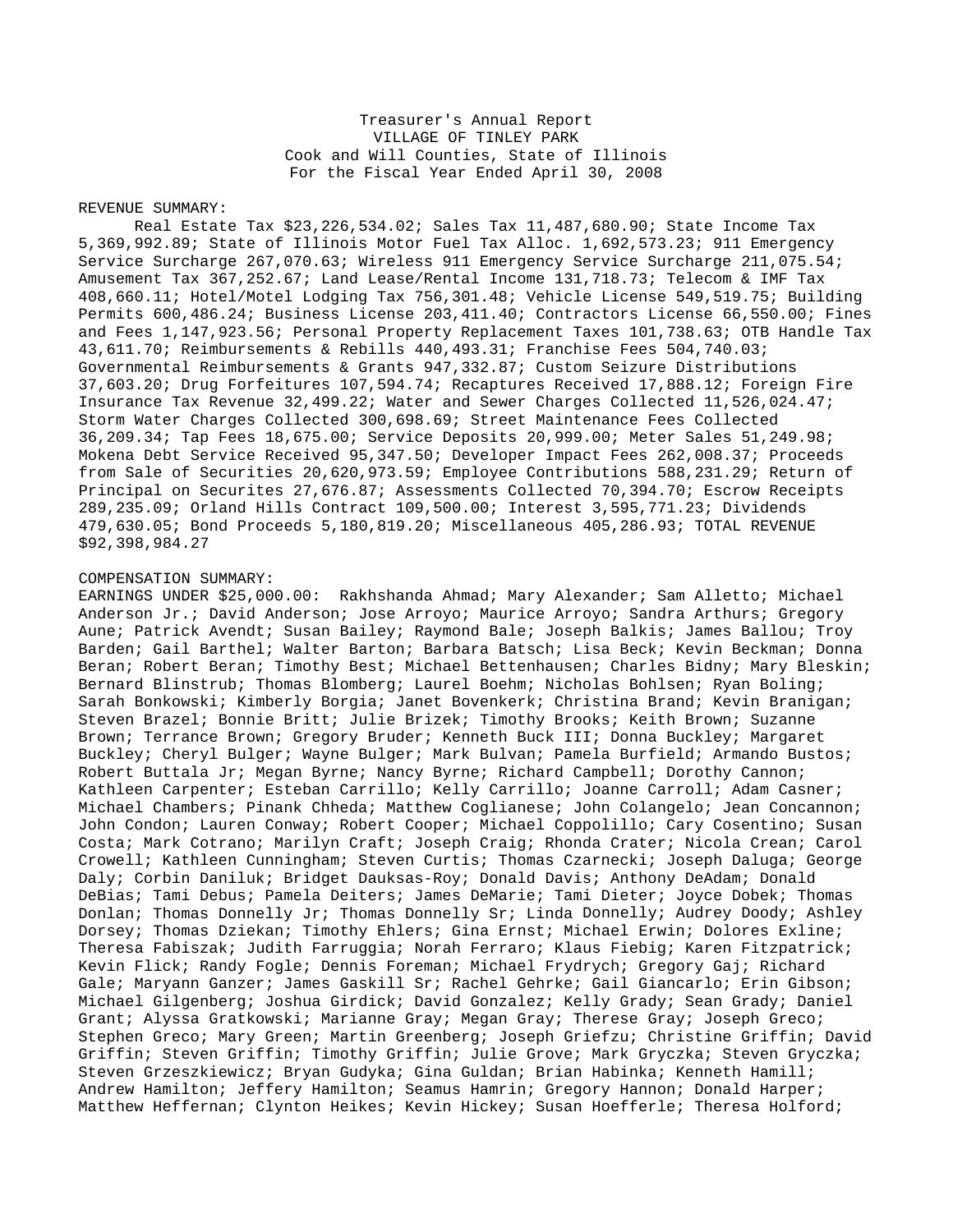Anyaetta Hoopes; Jeffrey Horbaczewski; Beth Hughes; Michael Hughes; Randal Huizenga; Anmarie Humenik; William James; Denise Jawor; Maria Jeffries; Daria Jenczmionka; Michael Jenczmionka; Sharon Jenczmionka; Mary Jogmen; Brian Johnson; Carol Jordan; Thomas Jordan; Margaret Judges; Michael Jutton; Pamela Kanger; Julie Kanjo; Kenneth Karczewski; Sharon Kauffmann; Eileen Keating; John Kelley; Martin Kern; Alison Kiedaisch; Rosemarie Kielbase; Kathleen Kilgore; Brian King; Carol Klaus; Jennifer Knight; Claudia Kolb; Ann Kot; Allison Kubicki; Karen Kubik; Stacy Kundinger; Michael Kushner; Rachel Labriola; Kathleen Lakeberg; Arturo Lamas; Deborah Larsen; Angelo Lazzara; James Leikel; Bruno Leleika; Michael Lenihan; Susan Lennon; Michael Leonard; Jennifer Lilly; Julie Lindeman; Amy Liput; Keith Liput; Michael Lisek; Neal Litko; Huili Liu; George Long; Danielle Luke; Amy Lukich; Diane Lynch; Jeffrey Lynch; Brandon Magalski; Brian Maher; Dennis Mahoney; Beverly Malchow; Edward Malone; Jill Mampreian; Peter Marianovich; Michael Mathews; Anthony J. Mazziotta; Anthony P. Mazziotta; Anthony Mazzuca; Daniel McDermott; Michael McDermott; Katherine McGinnis; Owen McGinnis; Timothy McGurty; Donald McKay; Robert Medema; Alfonso Mejia; Jonathan Mendelke; Scott Merritt; Michael Milazzo; Phillip Mitchell; William Mix; Henrikas Mockus; Matthew Mohan; Lorie Moller; Matthew Moore; Candice Morrison; Megan Murphy; William Murray; Judith Nabzdyk; John Nagle; Nancy Nanfeldt; Marilyn Nelson; Patricia Nelson; Bryan Nemeth; John Nickless; Stacy Nietfeldt; Eric Noonan; Barbara Nowak; Chester Nowak; John Obert-Hong; Michelle O'Connell; Joseph O'Dette; Brett Oftedhal; Thomas D. O'Sullivan; Katherine Otto; James Owczarski; Susan Pall; Richard Palmer Jr; Karen Palys; Kevin Palys; Ellen Parisi; Katherine Parker; Lisa Patterson; Stanley Pedziwiatr; Joan Perryman; Eric Peters; Eric Petravich; Jan Pilewski; Susan Pilipauskas; Lauren Polusky; Pamela Potempa; Renee Poynter; Cynthia Proffitt; William Proper; Silby Pulikkan; Maryann Pyrzynski; Robert Rabe Jr; Scott Rabideau; Todd Rabideau; Anita Rago; Gina Rago; Mark Rago; Matthew Randall; Cindy Rauch; Patrick Rea; Eileen Regan; Casey Renz; Paul Reyes; Shawn Richards; William Richey; William Richey; Annette Rickerson; Kurt Riester; Amanda Riordan; Lawrence Rizzo; Judith Rock; Michael Romanow; Norman Roney; Andrew Rothermel; Charles Russ; James Rygula; Donald Sachnoff; David Samuelson; James Sanchez; Christopher Schabert; Michael Schabert; Alan Schellhorn; Denise Scholz; David Seaman; Donna Serafin; Tracy Serafino; Christopher Shworles; Michael Simpson; Grzegorz Skwara; Jason Slager; Cheryl Smith; Joseph Smulevitz; Barbara Spencer; Thomas Staunton; Bunnie Stein; Mary Stoecker; Victor Storino; Lenore Sullivan; Bonnie Swaim; Jacqueline Switalski; Gwendolyn Tam; James Tamburo; Tyler Teaney; Christopher Tillson; Thomas Tonra Jr; Dorothy Trennert; Catherine Trongeau; John Tucker; Mary Tueth; Paul Tuuk; Kelly Twomey; Jennifer Urbanski; Dean Utter; Steven Vaccaro Jr; Barbara Vaccaro; Jason Vaccaro; Alison Valois; Michele Vandervliet; Heather Vargos; Charles Vetterick; Stephen Vick; Patrick Wade; Susan Wagner; Mary Walton; Candice Warren; Nancy Watt; Mark Weissmann; David Wetherald; Christina Wetzel; Frank White; Lisa Wilamowski; Joy Wilder; Deanne Winterstein; Michael Wittman; James Wooten; Judith Wyman; Megan Young; Floyd Younker; Laura Zalewski; Bryan Zavala; Sharon Zavala; Larry Zielinski; Carol Ziemba. EARNINGS FROM \$25,000.00 TO \$49,999.99: Amelia Bayer; Sharon Beauchamp; Jerry Behrens; Joseph Bell; Karen Beran; Robert Bettenhausen; James Black; Russell Borrowdale; Walter Braun; Ava Brescia; Ronald Bruning; Jean Bruno; Susan Busz; Kathleen Cahill; Elizabeth Calomino; Patrick Carr; Amy Chmura; Therese Chojnacki; Bruce Cizek; Amy Connolly; William Couch; Adam Culbertson; Samuel Cummins; Nancy Donahue; Bryan Duesing; Douglas Dwyer; John Erskine; Douglas Erwin; Beth Faulkner; Martin Figliulo; Claudette Flowers; Donna M. Framke; Jeffrey French; Leticia Frydrych; Gerry Gabriel; Kenneth Gates; Julie Gawrysiak; April Geigner; Frank German; Laura Godette; Dennis Gotkowski; Jeffery Grigoletti; Arlene Hayes; Lynn Heed; Frances Heinemann; Nancy Hoag; Paul Hurt; James Janda; Zbigniew Jenczmionka; Joy Kern; Stephen Klotz; Joanne Konrath; Roxanne Konrath; Michael Kopycinski; Michael Kowski; Morris Laphen; Elizabeth Liput; Jennifer Lowe; Mark Magalski; Lee Mager; Denise Maiolo; Melissa Malinowski; Daniel Mazziotta; Mary McCahill; Laura McFarland; Charles Messina; Brian Millerick; Lynn Mondry; Daniel Moore; Meryle Motz; Dina Navas; Timothy O'Hagan; Diane Panfil; Terri Pignatiello; Daniel Reda; Robert Reynolds II; George Rock; Kenneth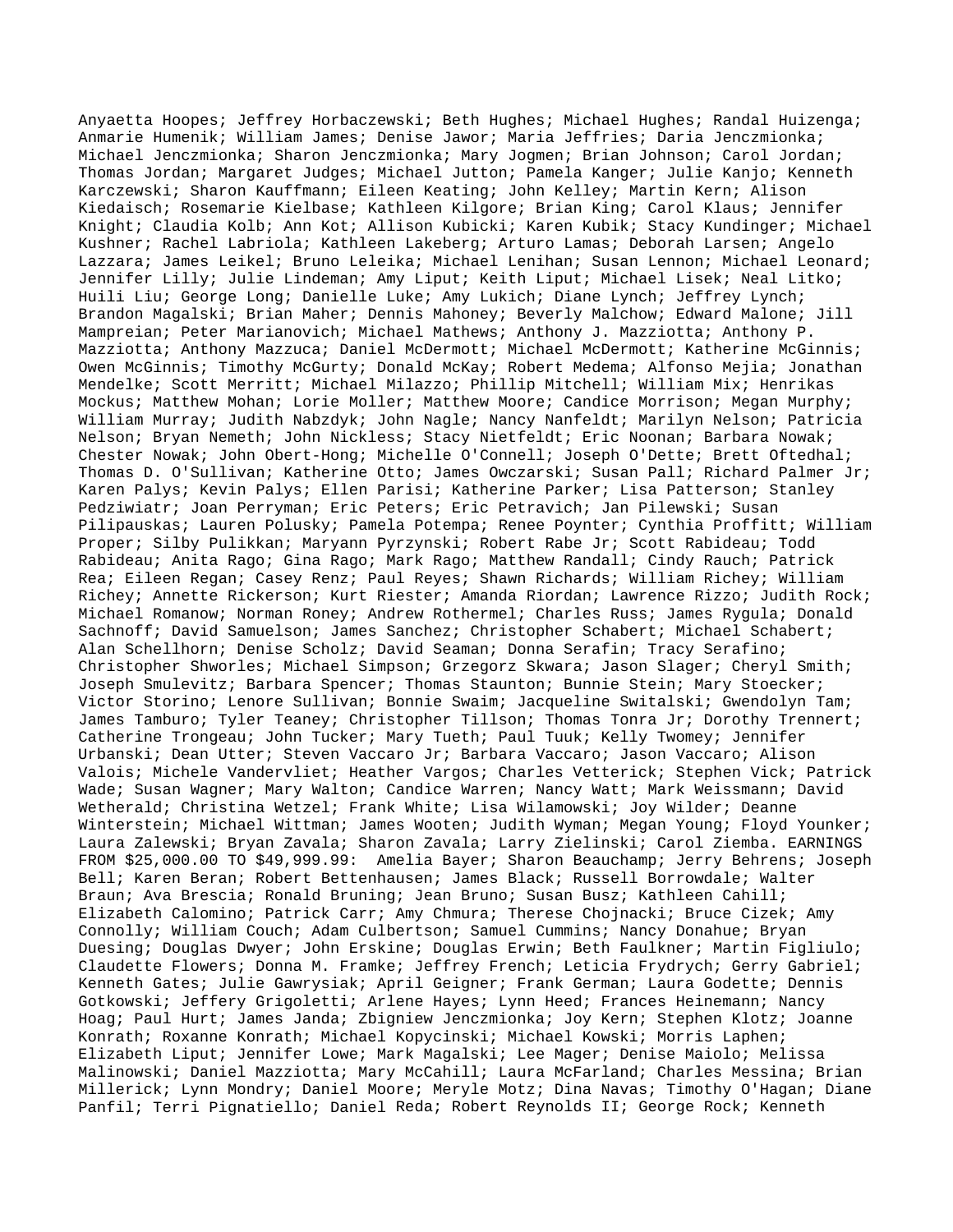Roemer; Karen Schutt; Victoria Sedorook; Sarah Shank; Lenny Siebrandt; Thomas Slepski; Robert Slikas; Phillip Staros; Chris Stube; Todd Swartzenruber; Heidi Twomey; Mary Tyrus; Lisa Valley; William Vanderveen; Ernest Vinciguerra; John Waishwell; Leonard Wiencek; Scott Wood; Edward Zabrocki. EARNINGS FROM \$50,000.00 TO \$74,999.99: Joy Anhalt; Roger Barton; Robert Baumann; Alan Bechtel; Thomas Beirne; Brent Bettenhausen; Mark Bettenhausen; Jennifer Bishop; Betty Borrowdale; Sandra Budwash; Sheryl Carroll; Stephen Clemmer; Heather Cody; Susan Dienes; Joseph Dinaso; John Dobner; Sharon Dudeck; Kristopher Dunn; William Dwyer; Matthew Eggebrecht; Joseph Fitzpatrick; David Galati; James Gaskill; Ruth Gibson; Steven Grossi; Robert Guest; Keith Harvey; Fadi Hasan; Kenneth Hawk; Nicole Hnatovic; Kevin Horbaczewski; Gregory Jakus; Gregory Johnson; Anthony Kaim; Glenn Kersten; Gregory King; Paul Klain; Eugene Klimek; John Konrath; Howard Kooima; Victoria Lamm; Robin Lauren; Gene Lode; Steve Lorendo; Dennis Maleski; Tasha McDonnell; Donald McNeely; Charles Montgomery; Michael Morrissy; Larry Nice; David Ooms; David Peterson; Danny Quinn; Jimmy Quinn; Robert Ringhofer; Sharon Sautter; David Schmidt; Andrew Scholz; Eileen Scholz; Donald Shanto; Annette Shervino; Kathleen Skoda; Amy Skorniak; Beverly Slager; Robert Soga; Michael Sposato; Bryan Szymusiak; Jessica Waishwell; Victoria Watson; Richard Whalen; James Wickfelder; Brian Wood; George Youpel; Pamela Yurko; Robert Zamzow; Matthew Zylka. EARNINGS FROM \$75,000.00 TO \$99,999.99: Richard Adamski; Jonathan Bachman; Ivan Baker; Anthony Balzanto Jr; Ronald Bolek; John Boling; John Bonarek; Kelly Borak; Michael Brown; Louise Bruning; Christopher Butler; Anthony Campbell; Thomas Cappos; Chantal Carlin; Catherine Casper; Jean Condon; Jeffrey Cossidente; Derrick Czuchra; Bob Diorio; Mary Dobyns; David Dorian; Perry Dubish; Michael Emmett; Charles Faricelli; Raymond Fessler; Jane Flowers; Edward Fuja; William Grabs; Scott Heim; Kenneth Hill; Charles Hillgoth; Ralph Hilton; Patrick Horan; Timothy Hughes; Kenneth Karczewski; Kevin Kelly; Delynn Kiedaisch; Joseph Kocek; Lisa Kortum; Brian Krotser; John Leonard; Dennis Lindeman; Sonny London; Allen Lorenzen; Timothy Luke; Walter McGinnis; Michael Mertens; Burton Montalbano; James Nietfeldt; Michael O'Hern; Thomas J. O'Sullivan; St. John, Patrick; Timothy Poulos; Michael Prainito; Duane Pulchinski; Kimberly Quainter; William Ringhofer; Steven Roberts; Jaclyn Romanow; Rudy Rosillo; Gregory Schmeckpeper; Patricia Sedorook; Robert Shervino; Michael Smith; Richard Soga; Kenneth Strzelczyk; Keith Sullivan; Steven Tilton; Anthony Trinidad; John Urbanski; Jose Vega Jr; Richard Wolff; Robert Wyleta; Martin Young. EARNINGS FROM \$100,000.00 TO \$124,999.99: Brad Bettenhausen; Bryan Bishop; Thomas Boling; Enrico Bruno; David Cyborski; Osamah Dajani; William Devine; Kenneth Dunn; T.J. Grady; Raymond Lloyd; Patrick McCain; Michael McMahon; Michael O'Connell; Darren Persha; Jonathan Popp; Daniel Riordan; Randall Rockaitis; Dale Schepers; Kevin Schultz; Eugene Senese; Sam Shervino; Jason Stoiner; Stanley Tencza; Steven Vaccaro; Philip Valois; Raymond Violetto Jr; David Walker; Kevin Workowski. EARNINGS FROM \$125,000.00 TO \$149,999.99: William Batsch; Mark Fabiszak; Jeffrey Jardine; Lorelei Mason; Scott Niehaus; Patrick O'Dwyer. TOTAL COMPENSATION \$21,791,396.53.

## EXPENDITURE SUMMARY:

3M 12,384.82; A & D Plumbing Inc 4,843.50; AT&T 257,069.12; AT&T Long Distance 7,478.57; AAA Rental System 3,494.70; AARP 13,146.05; Accountemps 5,796.00; Accurate Office Supply 6,551.44; Advent Systems Inc 3,370.00; Air One Equipment Inc 59,436.87; Airy's Inc 994,742.80; Albert J. Siegers DBA Signs to You 13,886.00; Albertsons 8,379.16; Alexander Chemical Corp 6,054.48; Amber Heating/Air Conditioning 11,196.54; Amber Mechanical Contractors 42,504.15; American Express 18,222.73; American Legal Publication 4,400.36; American Sales 6,287.10; American Snow Control Inc 33,394.85; American Trainco 4,460.00; American Van Equipment Inc 3,010.51; American Water Capital Corp 300,662.74; Anchor Mechanical Inc 21,293.82; Apple Books 5,682.14; Apple Chevrolet 3,549.65; Archer's Home Improvement 5,200.00; Architectural Resource Corp 11,180.80; Arctic Engineering Co Inc 3,352.72; Aries Industries Inc 29,491.21; Audio Visual One Ltd 16,587.43; Audio Visual Productions Inc 45,673.15; Audiobooks America 5,176.96; Aurelio's Pizza 3,376.22; Automationdirect.com Inc 4,412.51; Avalon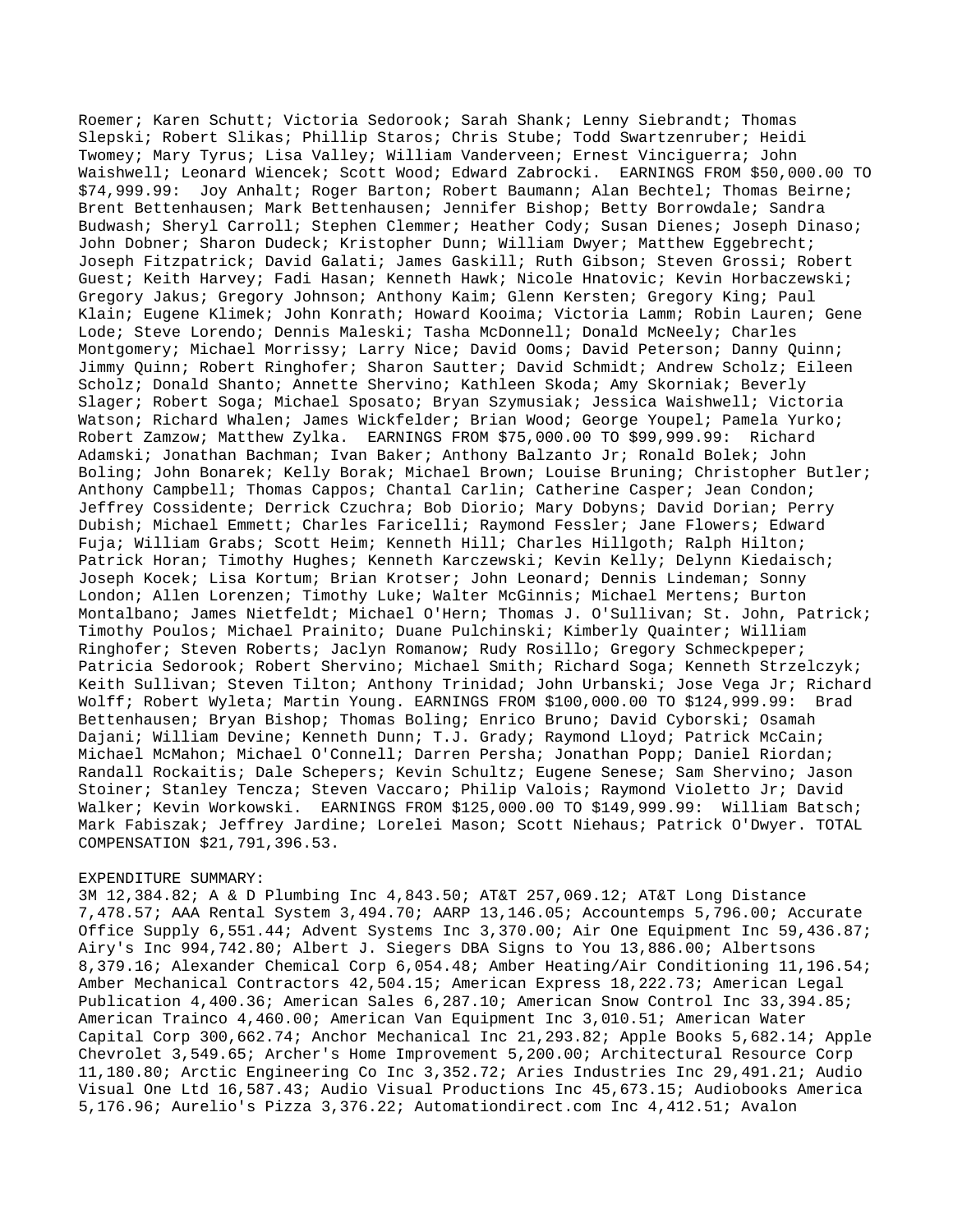Petroleum Co 205,508.55; Avtex Solutions LLC 5,203.00; B & B Electronics Mfg Co 4,029.31; B & B Ideal Insurance Agency 8,591.00; B & K Equipment Company 3,051.60; B Allan Graphics 20,255.00; Baker & Taylor C02009-9 10,270.87; Baker & Taylor L02227- 7 43,303.92; Baker & Taylor #75000638 14,783.79; Baker & Taylor #75029493 4,124.57; Baker & Taylor Ent 75033771 10,698.45; Baker & Taylor L235110-2 4,557.58; Baker & Taylor L54777-8 21,335.50; Barnes Distribution 31,926.35; Beary Landscaping Inc 7,106.00; Bechstein Construction 4,000.00; Best Technology Systems Inc. 13,780.00; Bettenhausen Construction Serv 57,097.00; Bettenhausen Dodge 3,117.88; Better Built Lumber & Supply, Inc. 8,131.84; Bill Jacobs Chev.Joliet LLC 32,965.00; Bob Ridings Inc 17,230.00; Book Wholesalers Inc 34,142.24; Braniff Communications Inc 6,210.00; Bremen Community HSD 228 55,055.00; Brett Equipment Corp 3,554.16; Brilliance Audio Inc 4,125.19; Brodart Co. 16,702.14; Brook Electrical Distribution 89,701.45; Bruno Galatte Landscape 32,674.75; C & M Pipe & Supply Co Inc 11,895.20; C.O.P.S. Testing Service Inc 7,847.00; Camp Dresser & McKee Inc 26,584.81; Cargill Inc 256,322.28; Carlin-Moran Landscape Contrs 392,073.46; Carmax Auto Superstores Inc 21,205.47; Cartegraph Systems Inc 9,400.00; Case Lots Inc 14,354.93; Casto's Ristorante 2,722.66; CBS Radio - WJMK-FM 16,000.00; CCP Industries Inc 6,491.16; CDS Office Technologies 3,149.63; CDW Government Inc 195,975.68; Ced/Efengee 4,112.32; Certified Fleet Services Inc 45,544.84; Chapman And Cutler 5,850.77; Chase Card 6,592.27; Chicago Cubs 3,800.00; Chicago Party Rental 12,980.77; Chicago Southland Conv.V.B. 189,895.96; Chicago Southland Economic Development Corporation 5,000.00; Chi-Town Harley-Davidson 75,995.72; Citi Cards 8,930.25; Clarke Envir.Mosquito Mgt 38,737.65; Coleman Roofing Inc 18,850.50; Color Vision Ltd 17,177.91; Commission On Accreditation Law Enforcement Agencies Inc. 4,195.00; Commonwealth Edison 263,203.44; Community Consolidated School District 146 135,356.00; Comprise Technologies Inc 4,950.00; Conney Safety Products 6,387.93; Conserv FS Inc 25,759.43; Constellation NewEnergy Inc 160,256.68; Contain-It, LLC 7,628.00; Contech Stormwater Solutions 9,875.00; Cook County Highway Department 4,268.75; Cook County Recorder Of Deeds 6,741.00; Cook County Treasurer 11,001.42; Corenet Global 3,750.00; Corrpro Companies 4,345.00; Cosmopolitan Bldg Services 26,980.00; Countryside Lawn & Garden Inc 6,372.47; County Of Cook, Illinois 3,204.25; CPS Human Resouce Services 4,245.60; Crossmark Printing Inc 108,634.73; Cryder Enterprises Inc 29,847.50; Cummins NPower LLC 2,506.24; Currie Motors 351,535.69; Custom Tire Inc 23,208.60; D & B 8,321.50; D & B Power Associates Inc 3,534.00; D Construction 773,748.84; Davis Concrete Construction 155,687.25; Dawn Companies Inc 7,084.10; Dell Marketing 30,781.45; Demco 4,860.49; Denler Inc 29,191.84; Digital Intelligence Inc 6,694.00; Ditch Witch Of Illinois Inc 3,596.97; Diversified Inspections Inc 2,760.89; DJB Imports Inc 2,589.76; DLT Solutions Inc 5,472.22; Don Ellis 6,400.00; Donna L. Framke 13,970.00; Dunkin Donuts/Baskin-Robbins 2,987.37; Durkin Electric Co Inc 47,228.95; Dustcatchers Inc 8,403.51; Dynasonics 3,015.74; Eagle Uniform Co Inc 23,852.05; East Jordan Iron Works Inc 22,164.24; Ebsco 34,335.57; Ecolab Pest Elimination Inc 3,077.00; Ecoserve Corporation 2,521.50; Ed & Joe's Pizza 14,131.41; Ehlers & Associates Inc 11,835.00; Elementary School District 159 255,332.00; Elite Elevator Systems Inc 3,144.00; Embroidery Now 5,290.00; Emergency Vehicle Technologies 10,370.96; Emling Canvas Products 8,750.00; Environmental Concepts 3,107.50; Environmental Safety Group Inc 3,298.17; Enviro-Test Inc 3,451.50; Equipment Express 3,937.30; Eveready Welding Service Inc 5,266.00; Evon's Trophies & Awards 25,010.64; Exclusive Construction Service 230,500.00; Fence Masters Inc 2,930.00; Fiordirosa Construction Co 595,507.31; First Ayd Corp 3,733.89; Five Alarm Fire & Safety Equip 11,896.35; Fleetwood Financial Corp. 16,626.23; Flint Trading Inc 5,000.45; FMP 6,781.72; Folgers Flag & Decorating Inc 30,043.05; Forest View Farms 14,055.00; Four Seasons Display Inc 48,699.80; Fox Valley Fire & Safety Co 167,220.00; Frankfort Square Park District 2,875.00; Frazier Concrete Inc 137,918.32; Freehill Asphalt Inc 72,250.00; Freeway Ford Truck Sales Inc 2,604.87; G. W. Berkheimer Co Inc 6,711.36; Gale Group 14,457.57; Gallagher & Henry Builders 10,500.00; Gallagher Materials Corp. 14,883.76; Gall's Inc 3,759.54; Gas City Ltd 87,599.91; Gasaway Distributors Inc 4,240.95; Gasvoda & Associates Inc 29,125.42; Gatto's Restaurant & Bar 4,214.60; Gayety's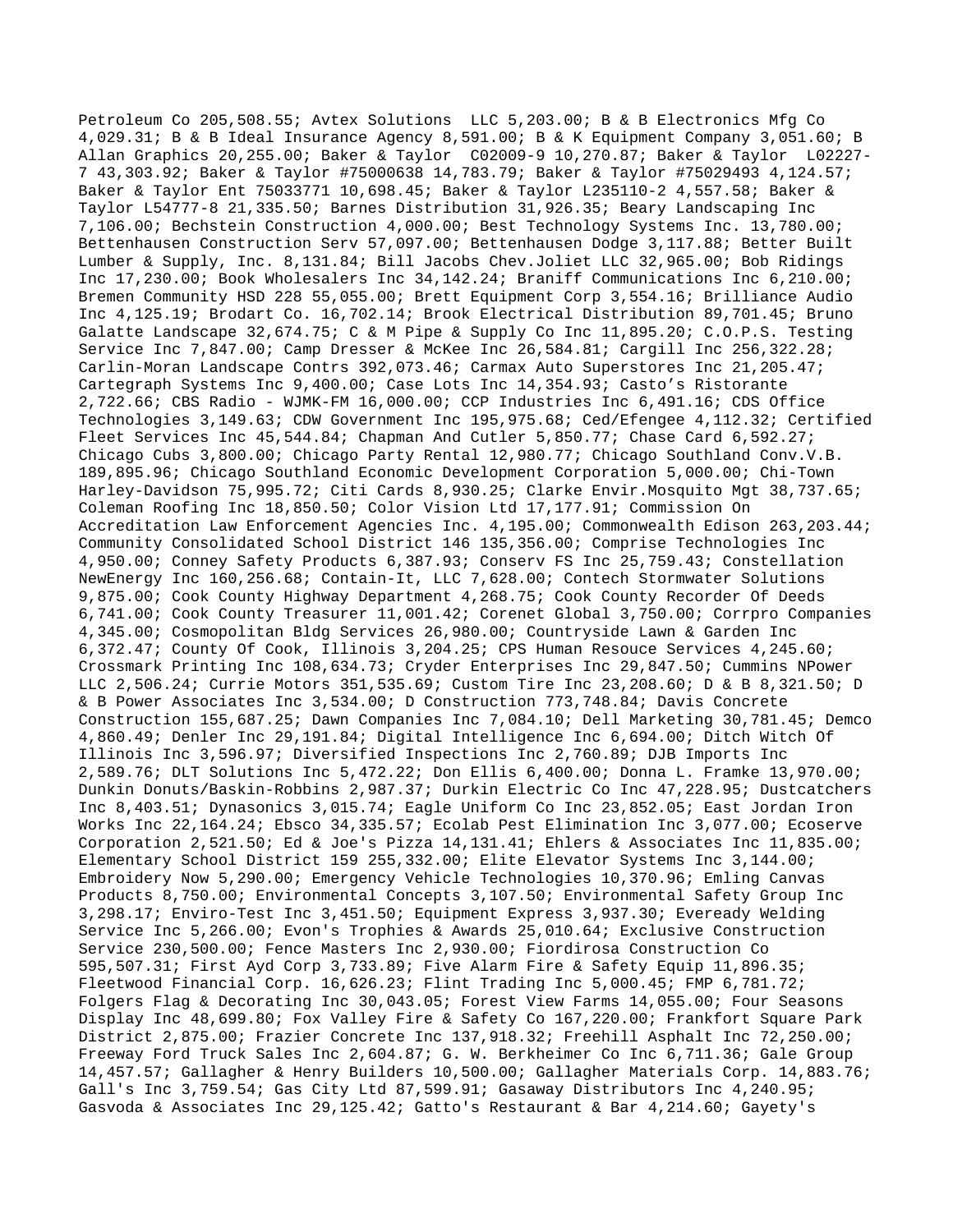Chocolates 3,325.21; GEA Architects Ltd 20,000.00; Geneva Valve Tapping Co 5,650.00; Gerard & Roberts Construction Inc 16,335.00; Gil Hebard Guns Inc 16,692.39; Glen Gorman 5,546.20; Global Emergency Products Inc 4,738.40; GO Promotions 16,355.76; Godwin Pumps Of America Inc 3,211.00; Grainger 6,234.69; Great America Leasing Corp 27,540.00; Greg Smith Equipment Sales 4,000.00; Gregory King 7,250.57; Groen Transfer 5,607.88; Group 1 Solutions Inc 10,040.00; Hanson Aggregates Inc 19,660.58; Hawk LLC 36,703.56; HD Supply Waterworks Ltd 26,197.15; HDW Commercial Interiors 2,610.12; Healthcare Service Corporation 3,157,671.75; Heather's Haus 17,389.00; Herbert S Kamin & Assoc 3,508.13; Heritage FS Inc 81,121.91; Hewlett Packard Company 9,926.00; HNTB-Great Lakes Division 82,298.50; Holiday Inn & Convention Center 18,937.21; Holiday Inn Select 20,818.22; Hoosier Fire Equipment Inc 39,039.70; House Of Roland 35,577.00; HP Express Services 3,752.00; Hub International Midwest 4,100.00; HVS Convention Sports & Entertainment Facilities Consulting 24,937.45; ICMA 93,819.17; IL Dept. Of Employment Security 5,562.00; Illinois Library Association 3,143.08; Illinois Municipal League 3,257.00; Illinois Municipal Retirement Fund 1,248,952.75; Illinois Oil Marketing Equipment Inc 6,847.26; Illinois State Police 64,596.25; Illinois State Treasurer 6,124.70; Imaging Office Systems Inc 4,442.28; Industrial Roofing Service Inc 34,099.78; Info USA Marketing Inc 11,415.00; Information Resource Systems 4,437.50; Ingalls Occupational Medicine 12,082.00; Ingram Library Services 34,475.81; Inlander Brothers Inc 2,933.72; Insituform Technologies Inc 421,498.80; International Code Council Inc 30,471.00; Interstate Battery System 7,479.54; IRMA 1,032,648.37; Iroquois Paving Corp 2,224,317.45; ITT Flygt Corporation 8,757.55; J & L Electronic Service Inc 6,216.53; J Merle Jones & Sons Inc 24,122.46; J.M.D. Sox Outlet Inc 23,483.02; Jack Doheny Rentals 10,500.00; Jack O'Malley & Associates Ltd 9,535.00; James Pitt 3,420.00; Janet L Boling 16,049.00; JBR Fund Ways Inc 5,750.00; Jefferson Pilot Financial 12,499.67; Jenner & Block LLP 4,453.15; Jennifer Lilly 2,974.40; JFNEW 8,479.38; Joe Rizza Ford 4,065.02; John Burns Construction Co 67,790.00; John Sexton Sand & Gravel 10,760.00; Joliet Pattern Inc 12,476.56; Joliet Suspension Inc 6,552.74; Joyce Builders Inc 86,784.00; Julie Inc 5,351.60; K Brothers Fence Inc 11,184.00; Kapco/Kent Adhesive 6,957.40; Kathleen H. Paulsen 2,750.00; Kenneth Dunn 4,636.37; Kevin Electric Co 5,157.00; Kirby School District 140 103,000.00; Klein, Thorpe & Jenkins Ltd 487,527.18; Kustom Signals Inc 43,240.42; Lagestee-Mulder Inc 52,397.44; LaSalle National Bank 99,195.00; Law Bulletin Publishing Co 5,463.39; Leads Online 2,988.00; Lewis Paper Place 6,394.32; Lexmor Engineering LLC 33,118.92; Lightning X Products Inc 7,069.18; Lincoln Nat'l Life Ins Co 38,376.52; Lincoln Paving Company 7,770.14; Lincoln-Way Comm H.S. Dist 210 21,925.71; Lincoln-Way HS Dist 210 Foundation 3,000.00; Linden Group Inc 6,400.00; Logical Technical Services 72,573.13; Luers Tree Farm 18,361.00; Lyons & Pinner Electric Co 97,140.49; M & J Water Service Products 18,037.40; M & M Auto Glass & Upholstery Service 3,198.75; M. E.Simpson Company Inc 7,911.00; MA Development LLC 2,500.00; Majesty Maintenance Inc 71,004.24; Mark M Fabiszak 3,160.44; Marks Paint & Collision Inc 2,681.00; Marshall Cavendish 3,945.17; Martin Implement 15,320.86; Martin Whalen O.S. Inc 43,328.18; Mavron Inc 13,420.00; Mayflower Transit LLC 3,114.55; McDonalds 2,871.65; McGladrey & Pullen LLP 77,000.00; McLeod USA 10,078.68; Meade Electric Company Inc 12,565.42; Mechanical Test & Balance Inc 8,900.00; Menards 20,840.18; Meridian It Inc 19,051.53; Metra 286,794.33; Metro Power Inc. 11,479.73; Metropolitan Industries Inc 21,945.54; Metropolitan Library System 6,627.79; Metropolitan Library System Computer Fund 28,076.37; Metropolitan Water Reclamation District of Greater Chicago 497,872.41; Michael E O'Hern 3,157.07; Michael Mertens 3,661.42; Micro City Computers 101,130.89; Microsystems Inc 39,733.13; Mid-American Water Inc 529,139.00; MidContinent Construction 299,917.65; Midway Truck Parts 12,900.05; Midwest Fence Corp 2,803.00; Midwest Floor Covering Inc 3,139.55; Midwest Suburban Publishing 34,935.86; Midwestern Electric Co Inc 23,418.00; Mike Cutrano 2,778.90; Miles Chevrolet Inc 33,502.00; MMB Development Inc 91,125.00; Monroe Truck Equipment Inc 60,759.42; Moraine Valley Community College 2,645.00; Morgan Birge & Assoc Inc 3,376.25; Motive Parts Company 5,001.33; Motorola Inc 208,611.15; Mr. Radiator & Air Cond Serv 4,266.67; Municipal Services Consulting Inc 92,917.49; NAPA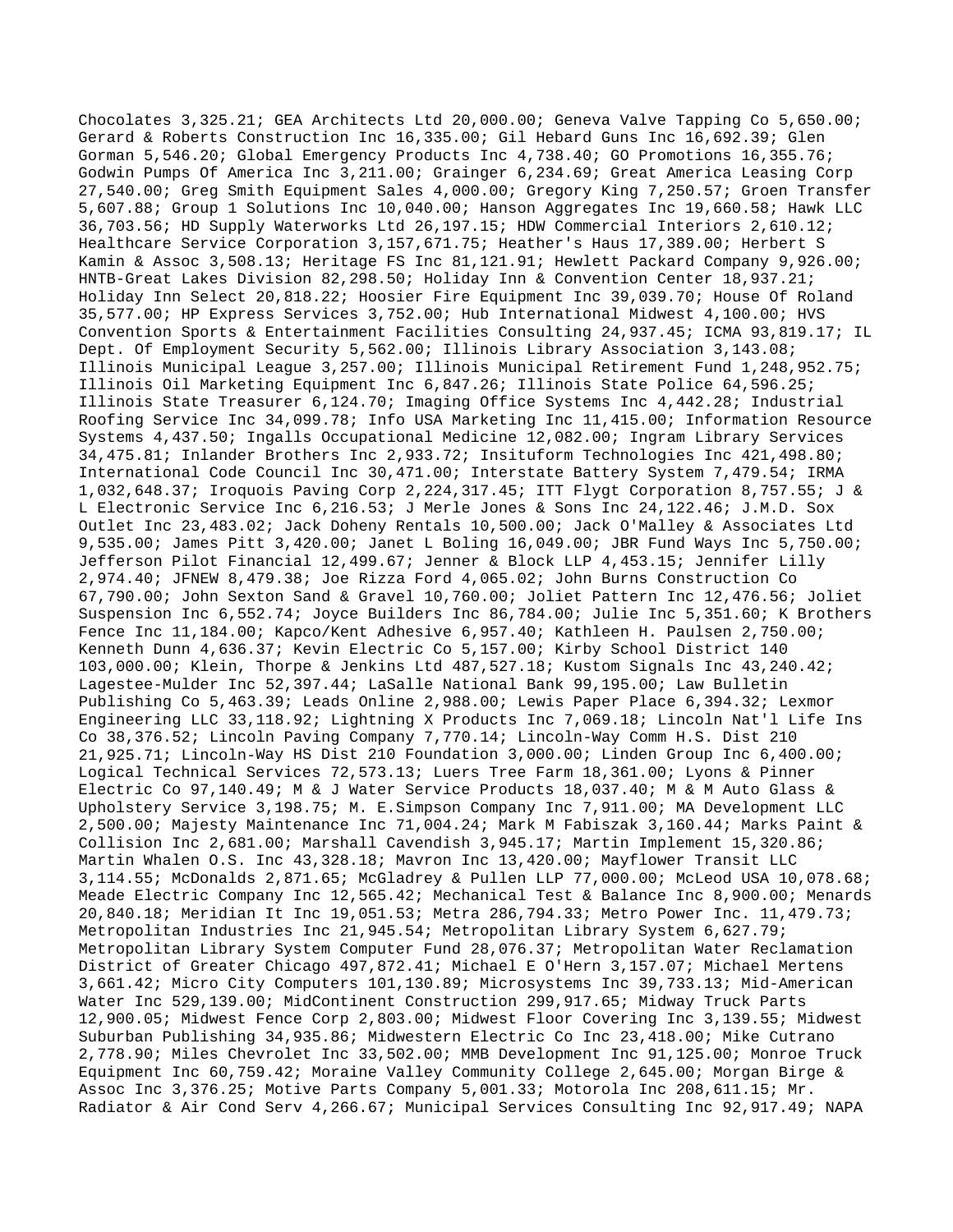Auto Parts 11,838.76; National Economic Research Associates Inc 55,000.00; National League Of Cities 3,762.00; Nationwide Retirement Fund 9,999.86; NES Traffic Safety LP 5,733.00; Newsbank 16,540.00; Nextel Communications 39,692.77; Nick Schulien 4,051.09; Nicor Gas 58,273.17; North American Title Company 274,518.60; North East Multi-Reg Training 21,434.88; Northeast Illinois R.R. Corp 13,125.77; Northern Illinois University 8,625.00; Northwestern University 3,475.00; NuWay Disposal 8,668.10; Odyssey Country Club 18,475.98; Ollis Book Corporation 6,702.44; On Track Overhead Doors 3,837.00; Onesource Pump & Supply Co Inc 4,976.50; Onsite Communications USA Inc 67,859.25; Orion Safety Products 3,638.25; Orland Township 2,820.69; Pace Systems Inc 26,926.88; Park Hardware 10,095.51; Patten Industries Inc 5,230.20; PAWS 4,000.00; PCS Industries 8,266.74; Peerless Enterprises Inc 23,484.08; Perfect Cleaning Service Inc 4,992.00; Petroleum Traders Corporation 22,398.73; Philip De Gregorio 4,744.10; Philip L Valois 3,878.85; Photos By Rick 3,015.00; Piekarski & Sons Tree Service 16,204.00; Pitney Bowes Inc 3,782.68; Pitney Bowes Purchase Power 40,542.01; Pitney Bowes Reserve Account 8,500.00; Pittsburgh Paint 2,749.39; Planning Resources 47,676.09; Police Department Services Inc 11,868.25; Pomp's Tire Service Inc 13,136.06; Postmaster U.S. Post Office 56,130.01; Power Equipment Leasing Co 2,697.71; Power Seal Pipeline Prod.Corp 4,253.57; Prairie Int'l Trucks Inc 54,555.00; Printers Quill 35,919.78; PT Ferro Construction Company 402,835.60; Quality Oil Inc 12,650.97; Quill Corporation 3,954.24; R & W Clark Construction Inc 112,869.00; R.B. Crowther Roofing 88,550.00; R.L.Millies & Assoc. Inc 2,600.00; Radio-Man 2,636.55; Raeco 3,152.00; Rainbow Printing Plastic Card 2,578.54; Random House Inc 11,417.20; Ray O'Herron Co. Inc 34,770.19; Ray's Auto Body 14,482.64; Record A Hit 5,693.25; Recorded Books, Inc 15,186.71; Red Barn Innovations 6,000.00; Red Wing Shoe Store 2,938.00; Regional Truck Equipment Co 9,632.50; Reh Properties 45,000.00; Relax The Back 9,877.50; Reliable Fire Equipment 5,047.19; Renette Schechter 6,597.43; Resource Management Associates 3,200.00; Richard Mandell 77,438.40; Rich Twp High School Dist 227 231,015.00; Richard J Puchalski 5,118.75; Richard J. Reimer Assoc LLC 5,153.70; Rick Jura 2,669.31; Riverdale Auto Body 7,756.35; Robert Bettenhausen 3,373.23; Roberts Environmental Control Corp 3,398.00; Robinson Engineering Co. Ltd. 1,415,835.55; Ronald H Siebrandt 4,334.50; Ross Barney Architects 4,378.45; Rubino's Italian Imports 5,780.13; Ruth Gibson 2,535.11; Ryan Companies 712,113.48; Sam's Club Direct 42,831.89; Saunoris' 13,194.30; Schaaf Equipment Co Inc 3,655.55; Scholastic Library Publishing 4,190.80; Scot Decal Company Inc 8,358.00; Secretary Of State 3,637.00; Security Industries Inc 3,980.00; Sewer Equip Of America 13,273.72; Showcases 2,767.70; Signmasters 2,623.76; Site Design Group Ltd 28,313.40; Skyline Metro Chicago 4,733.00; Sloane's Landscaping & Nursery 88,356.00; Smith Consulting Group 3,424.45; SOS Technologies 20,720.00; South Sub. Mayors & Managers 69,682.57; Southside Plan Review Service 7,717.00; Southwest Industrial Care Ltd 7,330.00; Spaceco Inc 2,752.50; Spiess Construction Inc 144,172.45; SRBL Architects Ltd 47,395.81; St Bernard Software 3,726.00; Standard & Poor's 6,725.33; Standard Equipment Company 204,037.13; Stanley & Diane Jachymiak 3,500.00; Stan's Landscaping 26,904.21; Staples Business Advantage 4,860.40; Staples Credit Plan 44,265.32; State Surplus Revolving Fund 2,800.00; State Treasurer 6,707.04; Stephen A. Laser Associates 16,275.00; Steve Clemmer 3,883.20; Steve Stronk 3,950.00; Stonewear Incorporated 8,823.00; Suburban Laboratories Inc 20,037.50; Summit Hill Public Schools 68,279.47; Sungard Public Sector Inc 59,130.00; Sutton Ford Inc/Fleet Sales 322,392.79; TBK Promotions Inc 3,689.21; Technikote Inc 56,332.80; Teng & Associates Inc 112,698.75; Terry's Lincoln-Mercury Inc 6,827.84; Terry's RV Center 3,829.10; Texor Petroleum Company 99,668.06; The Bank Of New York 2,605,083.76; The Bank Of New York 3,600.00; The Brewer Company 10,594.61; The Gorman Group Ltd 3,700.00; The Management Association of Illinois 4,785.00; The Mcgraw-Hill Companies 3,017.73; The Penworthy Company 4,081.09; The Trolley Car & Bus Company 2,820.00; Theodore Polygraph Service 3,250.00; Third District Chief's Association 7,129.41; Thomas M Boling 23,921.76; Thompson Elevator Inspection Service Inc 13,971.00; Thomson Gale 17,106.81; Thornton Equipment Services 30,858.75; Thyssenkrupp Elevator Corp. 2,898.02; Tim Langereder 91,780.00; Timothy W Sharpe